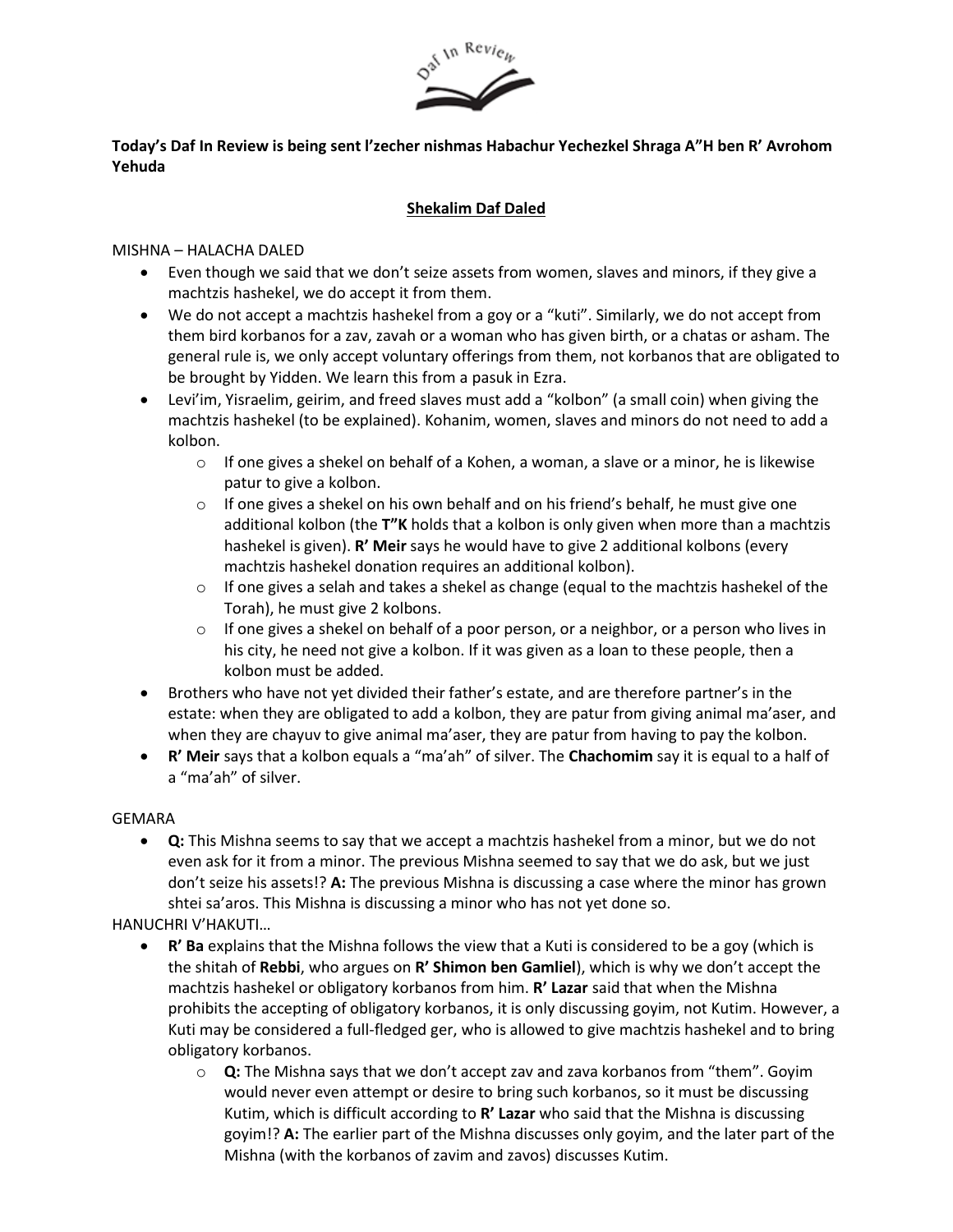- **R' Yochanan** said, when the Beis Hamikdash is being built, we do not accept any donation from goyim, whether it is a distinct object (which they can point to as being their donation) or not. Once the Beis Hamikdash is built, we accept their donation as long as it is not a distinct object. **Reish Lakish** said, at either time, we do not accept a donation from goyim, whether or not it is distinct.
	- o **Q:** A Braisa says that we do not accept donations from goyim for the "bedek habayis". No distinction is made between the timing or type of donation, and is therefore problematic according to **R' Yochanan**!? **A:** The Braisa can be explained as either referring to a flat out prohibition regarding a distinct object, or it can be referring to a donation at the time of the building of the Beis Hamikdash, in which case any type of donation is not accepted.
	- o **Q:** A Mishna says, a goy may make a donative promise and be the subject of such a promise. Presumably this is a promise to give money for the bedek habayis, and is therefore difficult according to **Reish Lakish**!? **A:** The Mishna is discussing the bringing of a Korbon Olah.
		- **Q:** How can a goy be "the subject of" a Korbon Olah promise!? **A:** That refers to a case where a Yid says "I promise to bring an Olah", and the goy says, "I promise to do as that person just said".
		- **Q:** If a goy can bring an Olah, he must be able to bring the flour and wine that goes along with it. Now, the excess of the flour and wine is sold, with the proceeds being used for klei shareis in the Beis Hamikdash. According to **Reish Lakish** this should not be allowed!? **A: R' Yose bar R' Bun** said, since he donates it with intent that it will be brought onto the Mizbe'ach, and not to be used for bedek habayis, it may be accepted and used for the bedek habayis.
	- o **Reish Lakish** learns his shitah from the pasuk that says "lo lachem v'lanu livnos bayis LeyLokeinu".
		- **R' Chizkiya in the name of R' Simon** said, based on this, we would not accept donations from goyim for the stream of water that ran through the Azarah, for the walls of Yerushalayim, or for its towers, because the pasuk says about the goyim, "you have no part…in Yerushalayim".

## KOLBON

- **Q:** Why does **R' Meir** say that one must give 2 kolbons when he gives a full selah for his own sake and for his friend? **A:** He holds that D'Oraisa every machtzis hashekel must be accompanied by a kolbon. Therefore, when he gives a selah to cover for 2 people, he must give 2 kolbons.
	- o **R' Meir** learns this from the pasuk that says "zeh yitnu". This teaches that Hashem showed Moshe a machtzis hashekel coin of fire. The coin must be that exact size and purity. Because we can't be sure that it will be, there is a halacha D'Oraisa that we must add a kolbon for each machtzis hashekel.

## HANOSEIN SELAH LITOL SHEKEL CHAYUV SHNEI KOLBANOS

- **R' Elazar** said that this follows **R' Meir**, who says that he must give 2 kolbons here: one in case he is taking too much change, and one because of the D'Oraisa that every machtzis hashekel must be accompanied with a kolbon. **Rav** said, this can even follow the **T"K**, because he must give one kolbon for the shekel that he gives (in case it is not a full value coin) and he must give a second kolbon for the shekel that he takes as change (maybe he got too much change, but both these kolbons are not D'Oraisa obligations).
	- o According to **Rav**, **R' Meir** would say that he must give 3 kolbons in this case: 2 for the concerns mentioned above, and one for the D'Oraisa obligation to accompany every machtzis hashekel.

## HA'ACHIM HASHUTFIN

• The Mishna's case of brothers who are partners in their father's estate, who are chayuv to give a kolbon if they give a shekel to cover both of them, and are patur from giving animal ma'aser, is where the brothers divided the estate and then put the assets back together into a partnership. The case where they are chayuv in animal ma'aser and patur from giving a kolbon would be where they never split the estate.